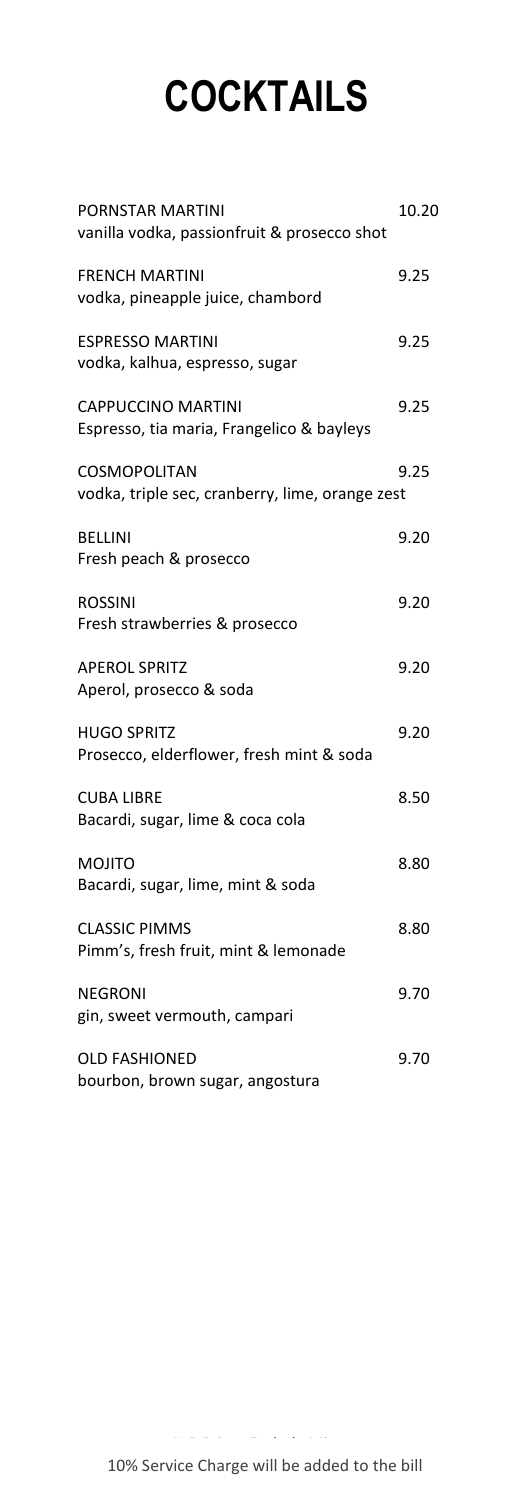# GINS 25ml

| <b>GORDONS DRY LONDON GIN</b>     | 4.75 |
|-----------------------------------|------|
| <b>GORDONS PREMIUM PINK</b>       | 5.75 |
| <b>BOE VIOLET GIN</b>             | 5.75 |
| <b>MALFY GIN CON LIMONE ITALY</b> | 5.75 |
| <b>MALFY GIN ROSA ITALY</b>       | 5.75 |
| MALEY GIN ARANCIA ITALY           | 5.75 |
| ROKU GIN JAPAN                    | 5.95 |
| <b>BOMBAY SAPPHIRE</b>            | 5.75 |
| <b>HENDRICK'S GIN</b>             | 5.75 |
| <b>BROCKMANS GIN</b>              | 5.75 |
| TANQUERAY No TEN                  | 6.25 |
| TANQUERAY RANGPUR                 | 5.75 |
| <b>TANQUERAY FLOR DE SEVILLA</b>  | 5.75 |

# VODKAS 25ml

| <b>SMIRNOFF</b>   | 4.75 |
|-------------------|------|
| <b>GREY GOOSE</b> | 5.95 |
| <b>BEIVEDERE</b>  | 5.75 |

### RUMS 25ml

| BACARDI CARTA BIANCA       | 4.75 |
|----------------------------|------|
| CAPTAIN MORGAN SPICED GOLD | 4.75 |
| CAPTAIN MORGAN ORIGNAL     | 4.75 |
| MALIBU COCONUT RUM         | 4.75 |

### WHISKYS 25ml

| <b>BELLS BLENDED SCOTCH WHISKY</b> | 4.75 |
|------------------------------------|------|
| <b>GRANTS SHERRY CASK RESERVE</b>  | 4.85 |
| J&B BLENDED SCOTCH WHISKY          | 4.85 |
| JOHNNIE WALKER BLACK LABEL         | 4.85 |
| JAMESON IRISH WHISKY               | 485  |
| JACK DANIELS BOURBON               | 4.75 |

### SINGLE MALTS 25ml

| OBAN HIGHLAND SINGLE MALT 14yrs | 9.50 |
|---------------------------------|------|
| DALWHINNIE HIGHLAND 15yrs       | 7.25 |
| THE BALVENIE DOUBLE WOOD 12yrs  | 7.25 |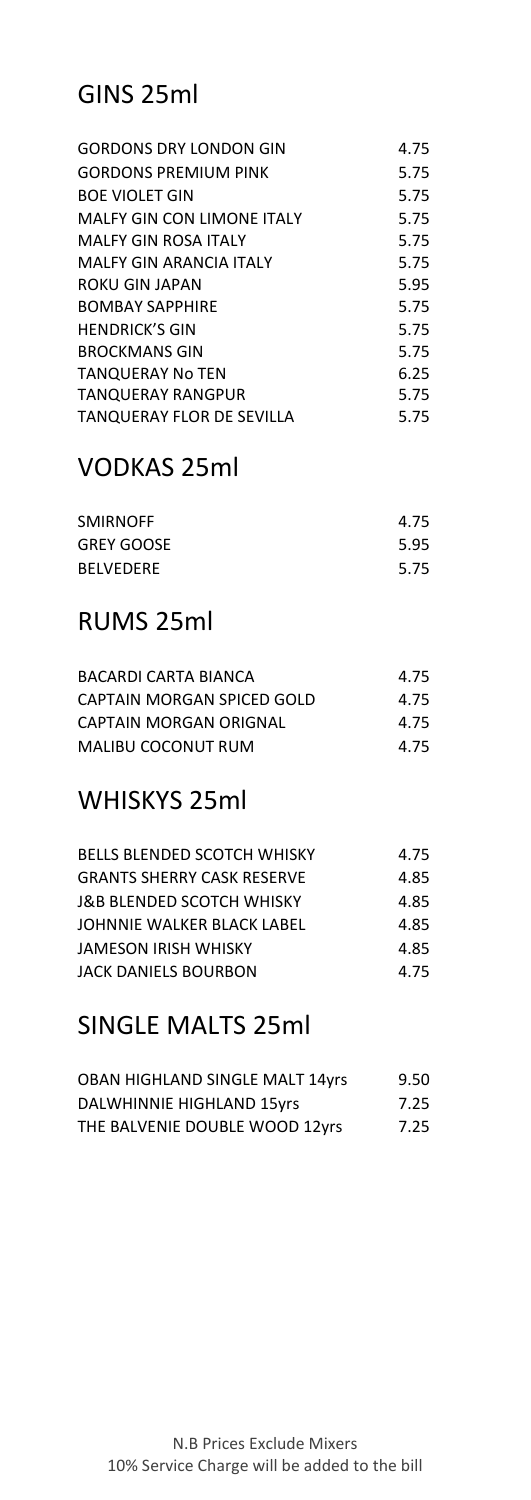# APERITIVI 50ml

| CINZANO BIANCO        | 4.75 |
|-----------------------|------|
| <b>MARTINI BIANCO</b> | 4.75 |
| <b>MARTINI ROSSO</b>  | 4.75 |
| MARTINI FXTRA DRY     | 4.75 |
| APEROL                | 4.95 |
| CAMPARI               | 4.95 |
|                       |      |

#### BRANDYS 25ml

| THREE BARRELS V.S.O.P           | 4.75 |
|---------------------------------|------|
| VECCHIA ROMAGNA ETTICHETTA NERA | 5.65 |

#### COGNACS 25ml

| MARTELL V.S            | 5.75  |
|------------------------|-------|
| REMY MARTIN V.S.O.P    | 7.25  |
| DELAMAIN X.O           | 11.50 |
| <b>HENNESSY X.O</b>    | 11.95 |
| JEAN FILLIOUX NAPOLEON | 7.60  |

# ARMAGNAC 25ml

| CASTAREDE ARMAGNAC V.S.O.P   | 6.75  |
|------------------------------|-------|
| CALVADOS 25ml                |       |
| CHRISTIAN DROUIN PAYS D'AUGE | 6.00. |

#### TEQUILA 25ml

| JOSE CUERVO ESPECIAL SILVER   | 4.50 |
|-------------------------------|------|
| JOSE CUERVO ESPECIAL REPOSADO | 4.50 |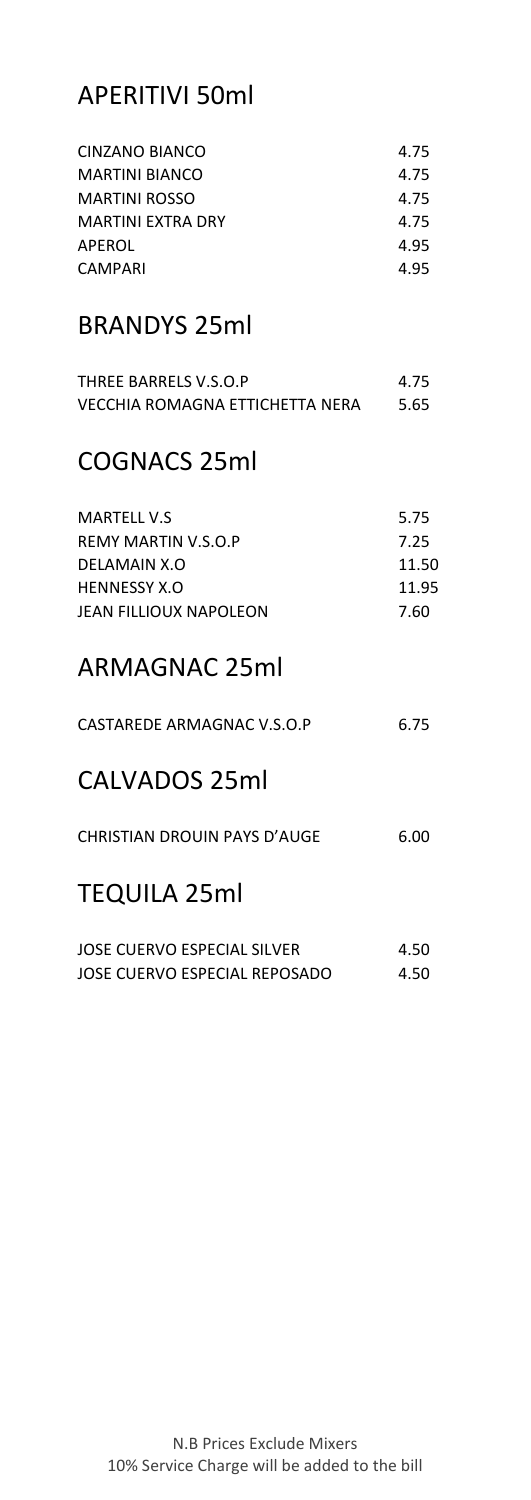# GRAPPA 25ml

| MAZZETTI MORBIDA            | 4.95 |
|-----------------------------|------|
| MAZZETTI BARICATO           | 4.95 |
| <b>NARDINI</b>              | 5.25 |
| NONINO TRADIZIONE           | 495  |
| NONINO RISERVA ANTICA CUVEE | 6.30 |
| NONINO WILLIAMS PEAR        | 7.50 |

### AMARI 25ml

| <b>FERNET BRANCA</b> | 4.40 |
|----------------------|------|
| AMARO NONINO         | 4.40 |
| RAMAZOTTI            | 4.40 |
| AVERNA               | 4.40 |
| <b>MONTENEGRO</b>    | 4.40 |
| JAGERMIESTER         | 4.40 |
|                      |      |

#### LIQUEURS 25ml

| ARCHERS          | 4.75 |
|------------------|------|
| SOUTHERN CONFORT | 4.75 |
| GRAND MARNIFR    | 4.95 |
| DRUMBUIF         | 4.75 |
| COINTREAU        | 4.75 |
| TIA MARIA        | 4.75 |
| <b>BAYLEYS</b>   | 4.50 |
| PERNOD           | 4.95 |
| FRANGELICO       | 4.35 |
| <b>NOCINO</b>    | 4.35 |
| SAMBUCA          | 4.50 |
| <b>DISARONNO</b> | 4.75 |
| LIMONCELLO       | 4.35 |
|                  |      |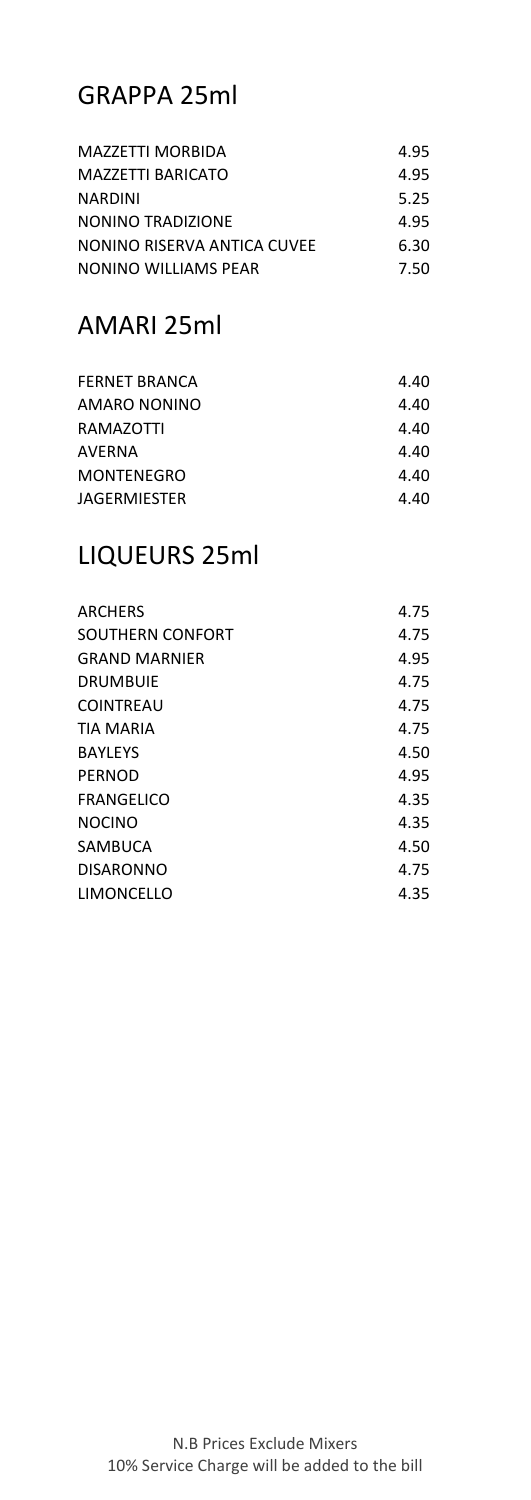### WINES BY THE GLASS

|                           | 125ml | 175ml | 250ml |
|---------------------------|-------|-------|-------|
| <b>HOUSE WHITE</b>        |       | 5.50  | 8.30  |
| PINOT GRIGIO              |       | 6.50  | 8.90  |
| SAUVIGNON BLANC           |       | 6.50  | 8.90  |
| CHARDONNAY                |       | 6.50  | 8.90  |
| <b>HOUSE ROSE</b>         |       | 5.50  | 8.30  |
| PINOT GRIGIO BLUSH        |       | 6.50  | 8.90  |
| <b>HOUSE RED</b>          |       | 5.50  | 8.30  |
| <b>CHIANTI</b>            |       | 7.20  | 9.40  |
| <b>MERLOT</b>             |       | 6.80  | 9.10  |
| <b>CABERNET SAUVIGNON</b> |       | 6.80  | 9.10  |
| <b>PROSECCO</b>           |       | 8.00  |       |
| <b>DESSERT WINE</b>       | 8.00  |       |       |

**WE ALSO HAVE A LARGE SELECTION OF WINES BY THE BOTTLE, PLEASE ASK TO SEE OUR WINE LIST**

#### BOTTLED BEERS & CIDERS

| NASTRO AZZURRO PERONI 330ml       | 4.10 |
|-----------------------------------|------|
| <b>BIRRA MORETTI 330ml</b>        | 4.10 |
| CORONA 330ml                      | 4.10 |
| <b>MAGNERS CIDER 330ml</b>        | 4.10 |
| KOPPABERG MIXED FRUITS 500ml      | 5.10 |
| PERONI LIBERA (NON ALCHOLIC BEER) | 3.20 |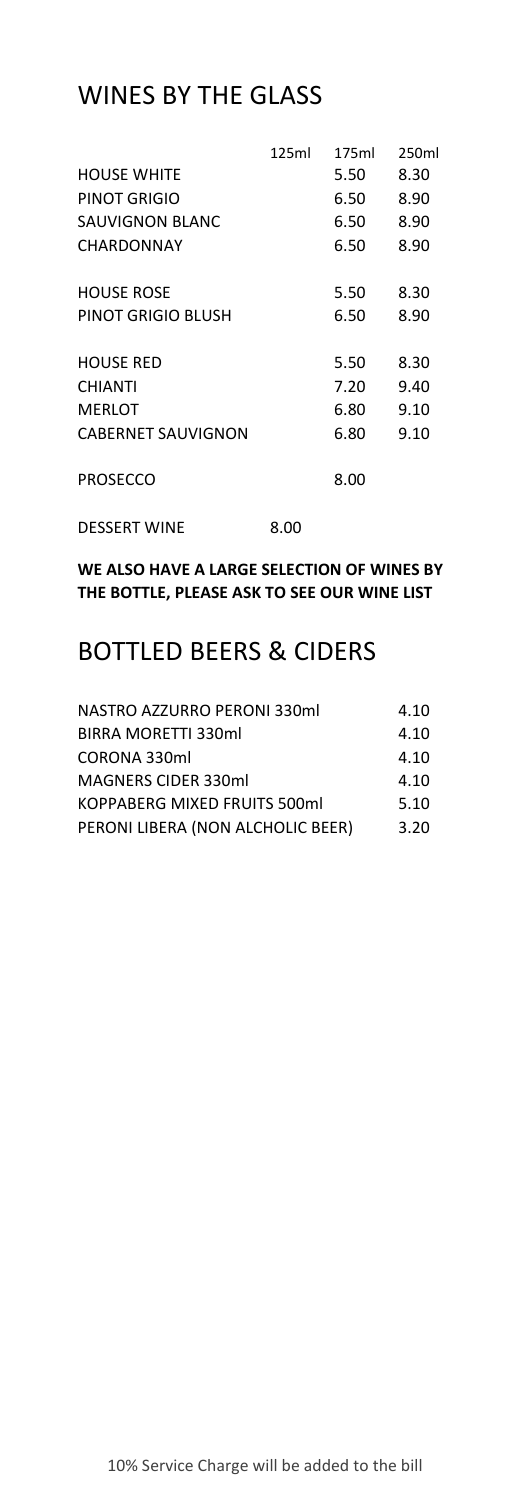# NON ALCHOLIC DRINKS

| <b>SPARKLING WATER 500ml</b><br><b>CLASSIC COKE 330ml</b><br>COKE ZERO 330ml<br>DIET COKE 330ml<br>SPRITE 330ml<br><b>ORANGE FANTA 330ml</b><br>SAN PELLEGRINO LEMON 330ml<br>J20 ORANGE & PASSION FRUIT 330mL<br><b>ORANGE JUICE</b><br><b>APPLE JUICE</b><br>PINEAPPLE JUICE<br><b>CRANBERRY IUICE</b><br><b>TOMATO JUICE</b> | 2.75<br>2.60<br>2.60<br>2.60<br>2.60<br>2.60 |
|---------------------------------------------------------------------------------------------------------------------------------------------------------------------------------------------------------------------------------------------------------------------------------------------------------------------------------|----------------------------------------------|
|                                                                                                                                                                                                                                                                                                                                 |                                              |
|                                                                                                                                                                                                                                                                                                                                 |                                              |
|                                                                                                                                                                                                                                                                                                                                 |                                              |
|                                                                                                                                                                                                                                                                                                                                 |                                              |
|                                                                                                                                                                                                                                                                                                                                 |                                              |
|                                                                                                                                                                                                                                                                                                                                 |                                              |
|                                                                                                                                                                                                                                                                                                                                 |                                              |
|                                                                                                                                                                                                                                                                                                                                 | 2.60                                         |
|                                                                                                                                                                                                                                                                                                                                 | 2.70                                         |
|                                                                                                                                                                                                                                                                                                                                 | 2.60                                         |
|                                                                                                                                                                                                                                                                                                                                 | 2.60                                         |
|                                                                                                                                                                                                                                                                                                                                 | 2.60                                         |
|                                                                                                                                                                                                                                                                                                                                 | 2.60                                         |
|                                                                                                                                                                                                                                                                                                                                 | 2.60                                         |
| <b>TONIC WATER</b>                                                                                                                                                                                                                                                                                                              | 2.20                                         |
| <b>SLIM LINE TONIC</b>                                                                                                                                                                                                                                                                                                          | 2.20                                         |
| <b>SODA WATER</b>                                                                                                                                                                                                                                                                                                               | 2.20                                         |
| <b>GINGER ALE</b>                                                                                                                                                                                                                                                                                                               | 2.20                                         |
| <b>BITTER LEMON</b>                                                                                                                                                                                                                                                                                                             | 2.20                                         |
| <b>ORANGE CORDIAL</b>                                                                                                                                                                                                                                                                                                           | 50p                                          |
| LIME CORDIAL                                                                                                                                                                                                                                                                                                                    | 50 <sub>p</sub>                              |
| <b>BLACKCURRENT CORDIAL</b>                                                                                                                                                                                                                                                                                                     | 50 <sub>p</sub>                              |
| ELDERFLOWER CORDIAL<br>50 <sub>p</sub>                                                                                                                                                                                                                                                                                          |                                              |

### NON ALCHOLIC COCKTAILS

| VIRGIN MOJITO<br>sugar, lime, mint & soda                 | 5.90 |
|-----------------------------------------------------------|------|
| VIRGIN CUBA LIBRE<br>sugar, lime & coca cola              | 5.50 |
| <b>SHIRLEY TEMPLE</b><br>Ginger ale, lemonade & grenadine | 4.50 |